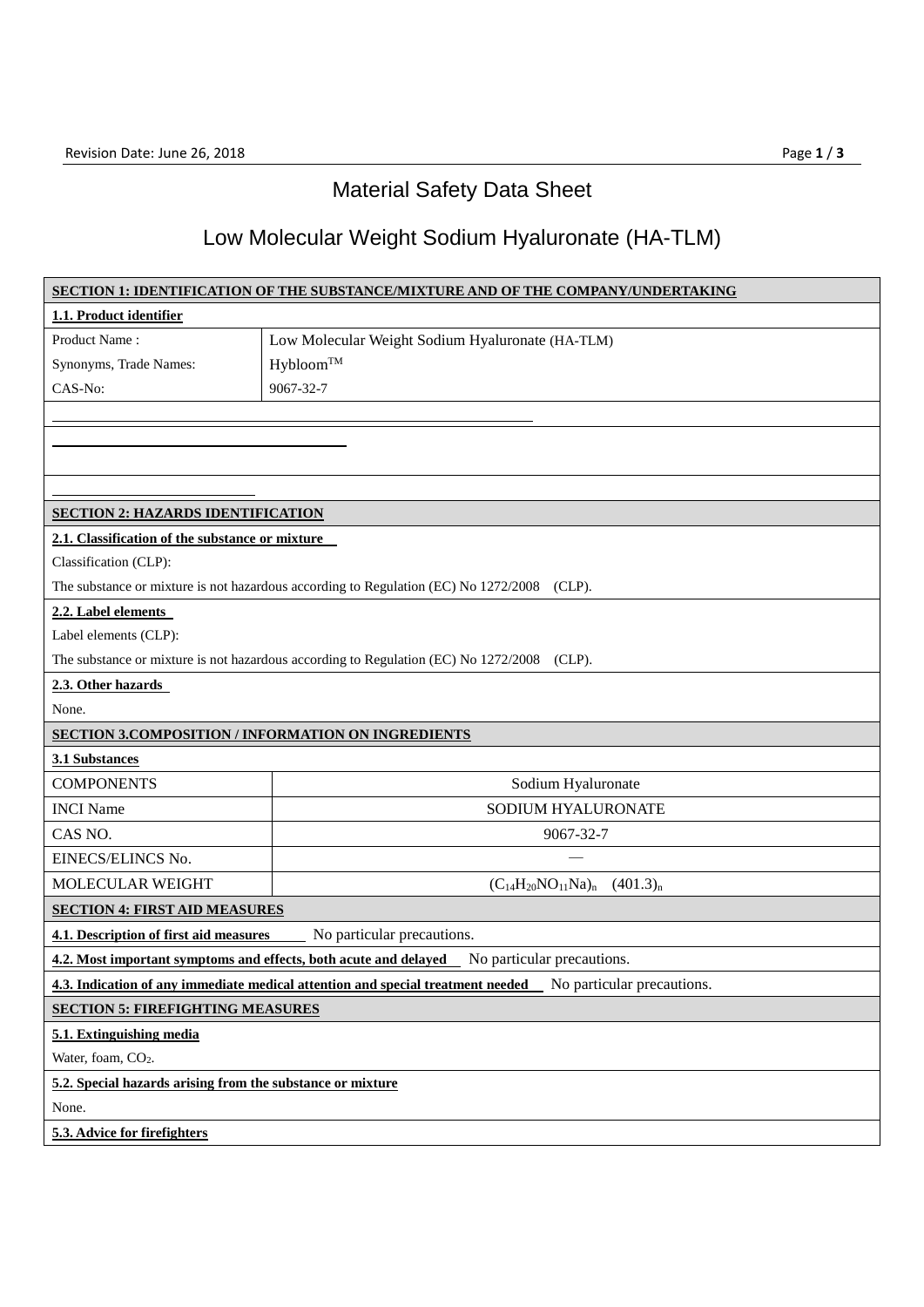| None.                                                                                           |                                                                                                             |  |  |
|-------------------------------------------------------------------------------------------------|-------------------------------------------------------------------------------------------------------------|--|--|
| <b>SECTION 6: ACCIDENTAL RELEASE MEASURES</b>                                                   |                                                                                                             |  |  |
| 6.1. Personal precautions, protective equipment and emergency procedures                        |                                                                                                             |  |  |
| General Information                                                                             | No particular precautions necessary.                                                                        |  |  |
| <b>EYE CONTACT</b>                                                                              | Do not cause irritation.                                                                                    |  |  |
| <b>SKIN CONTACT</b>                                                                             | No particular precautions necessary.                                                                        |  |  |
| <b>INHALATION</b>                                                                               | No particular precautions necessary.                                                                        |  |  |
| <b>INJECTION</b>                                                                                | No particular precautions necessary.                                                                        |  |  |
| <b>6.2. Environmental precautions</b><br>None.                                                  |                                                                                                             |  |  |
| 6.3. Methods and material for containment and cleaning up                                       |                                                                                                             |  |  |
|                                                                                                 | Sweep or Vacuum. Note that an extreme slip hazard can develop if material spilled on the floor becomes wet. |  |  |
| 6.4. Reference to other sections                                                                |                                                                                                             |  |  |
| <b>SECTION 7: HANDLING AND STORAGE</b>                                                          |                                                                                                             |  |  |
| 7.1. Precautions for safe handling                                                              |                                                                                                             |  |  |
| No particular precautions necessary.                                                            |                                                                                                             |  |  |
| 7.2. Conditions for safe storage, including any incompatibilities                               |                                                                                                             |  |  |
|                                                                                                 | Kept airtight, $2~10^{\circ}$ C, 36 months. Kept airtight in room temperature, 6 months.                    |  |  |
| 7.3. Specific end use(s)                                                                        |                                                                                                             |  |  |
|                                                                                                 | <b>SECTION 8: EXPOSURE CONTROLS / PERSONAL PROTECTION</b>                                                   |  |  |
| 8.1. Control parameters                                                                         |                                                                                                             |  |  |
| 8.2. Exposure controls                                                                          |                                                                                                             |  |  |
| <b>Respiratory Protection</b>                                                                   | A dust respirator should be worn if dust becomes annoying.                                                  |  |  |
| <b>Protective Gloves</b>                                                                        | Not necessary.                                                                                              |  |  |
| <b>Eye Protection</b>                                                                           | Not necessary.                                                                                              |  |  |
| <b>SECTION 9: PHYSICAL AND CHEMICAL PROPERTIES</b>                                              |                                                                                                             |  |  |
| 9.1. Information on basic physical and chemical properties                                      |                                                                                                             |  |  |
| Appearance                                                                                      | White powder or granules almost taste-less and odor-less.                                                   |  |  |
| Solubility                                                                                      | Soluble in water forming a viscous solution.                                                                |  |  |
| <b>Boiling Point</b>                                                                            | None volatile.                                                                                              |  |  |
| Flash Point                                                                                     | None.                                                                                                       |  |  |
| <b>Melting Point</b>                                                                            | None.                                                                                                       |  |  |
| Flammability                                                                                    | None.                                                                                                       |  |  |
| <b>Explosive Characteristics</b>                                                                | None.                                                                                                       |  |  |
| 9.2. Other information                                                                          |                                                                                                             |  |  |
| <b>SECTION 10: STABILITY AND REACTIVITY</b>                                                     |                                                                                                             |  |  |
| 10.1. Reactivity                                                                                |                                                                                                             |  |  |
| It is degraded under the condition of strong acid or strong alkali.<br>10.2. Chemical stability |                                                                                                             |  |  |
| 10.3. Possibility of hazardous reactions                                                        |                                                                                                             |  |  |
| Will not occur.                                                                                 |                                                                                                             |  |  |
| 10.4. Conditions to avoid                                                                       |                                                                                                             |  |  |